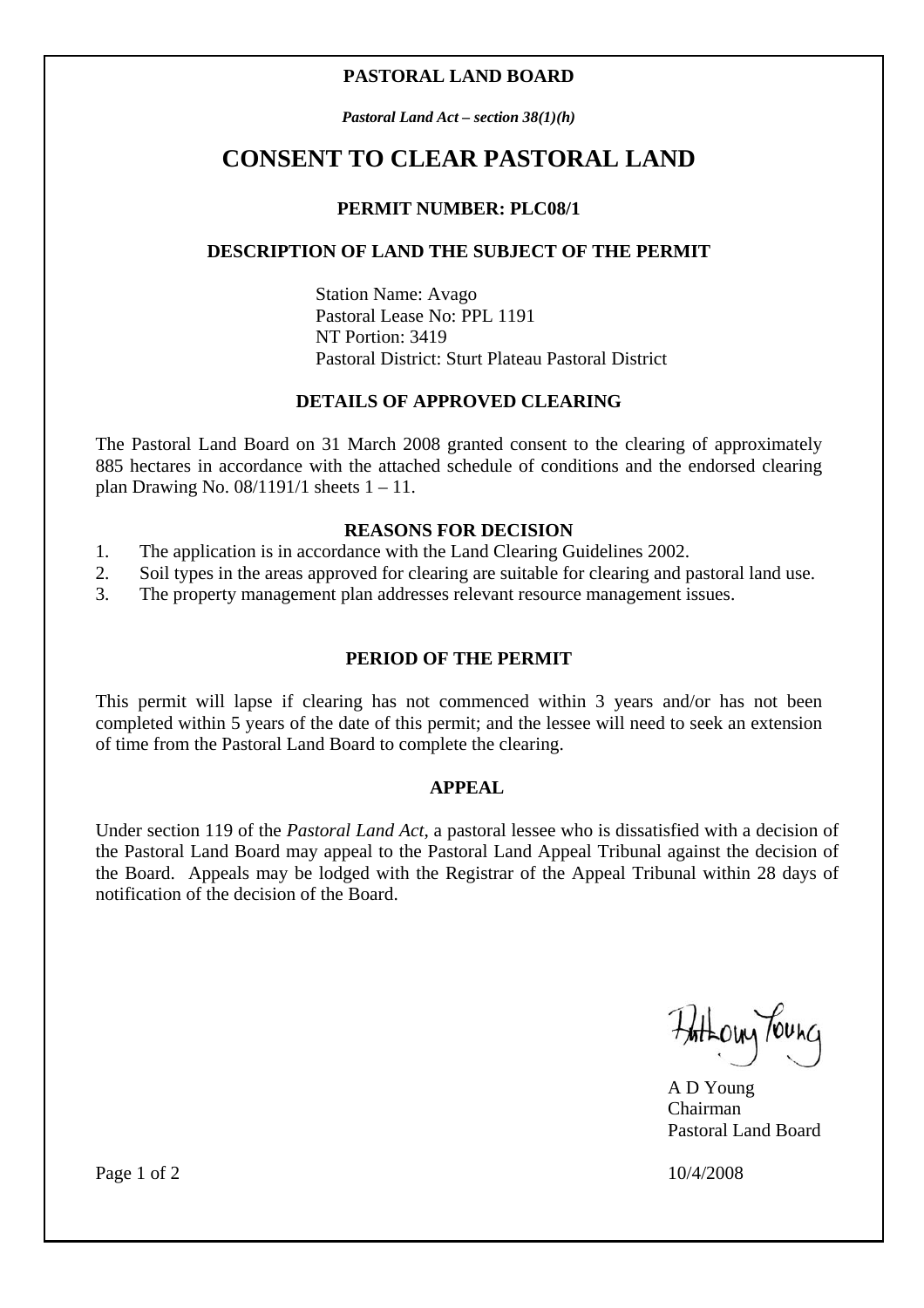## **CONSENT TO CLEAR PASTORAL LAND**

### **PERMIT NUMBER: PLC08/1 SCHEDULE OF CONDITIONS**

- 1. Clearing carried out under this permit shall be in accordance with drawing number 08/1191/1 sheets  $1 - 11$  endorsed as forming part of this permit, to the satisfaction of the Chairman, Pastoral Land Board.
- 2. All clearing is to be carried out on the contour.
- 3. Areas of rock outcrops and stone arrangements are not to be cleared and are to be avoided during clearing procedures and any construction works carried out.
- 4. Clearing and ongoing resource management shall be in accordance with the Property Management Plan for Land Clearing Development endorsed as forming part of this permit, to the satisfaction of the Chairman, Pastoral Land Board.
- 5. The Director Rangelands Management Branch, Department of Natural Resources, Environment and the Arts is to be notified before the commencement of clearing and on completion of the clearing development.

### **NOTES**

- 1. The Aboriginal Areas Protection Authority recommends that the pastoral lessee obtain an Authority Certificate to indemnify against prosecution under the *Aboriginal Sacred Sites Act 1989*.
- 2. The permit holder is advised that there are statutory obligations under *the Weeds Management Act 2001* to take all practical measures to manage weeds on the property. For advice on weed management please contact the Regional Weeds Officer, Natural Resources, Environment and the Arts on telephone 8973 8107.
- 3. Fire prevention measures are to be implemented in accordance with the requirements of the *Bushfires Act*. Permits must be obtained from the Regional Fire Control Officer of the Department of Natural Resources, Environment and the Arts (telephone 8973 8871) before ignition of any felled timber in this area.
- 4. The *Heritage Conservation Act 1991* protects archaeological places and objects, regardless of the level of documentation that the Office of Environment and Heritage has of such sites. It is an offence to undertake work on a place or object without the consent of the Minister for Environment and Heritage.
- 5. It is the responsibility of the pastoral lessee to refer the proposed development to the Commonwealth Department of the Environment and Heritage under the *Environment Protection and Biodiversity Conservation Act* should they believe the proposed development may have a significant impact on a matter of national environmental significance as outlined in that legislation.

Hatholy Toung

 A D Young **Chairman** Pastoral Land Board

Page 2 of 2 10/4/2008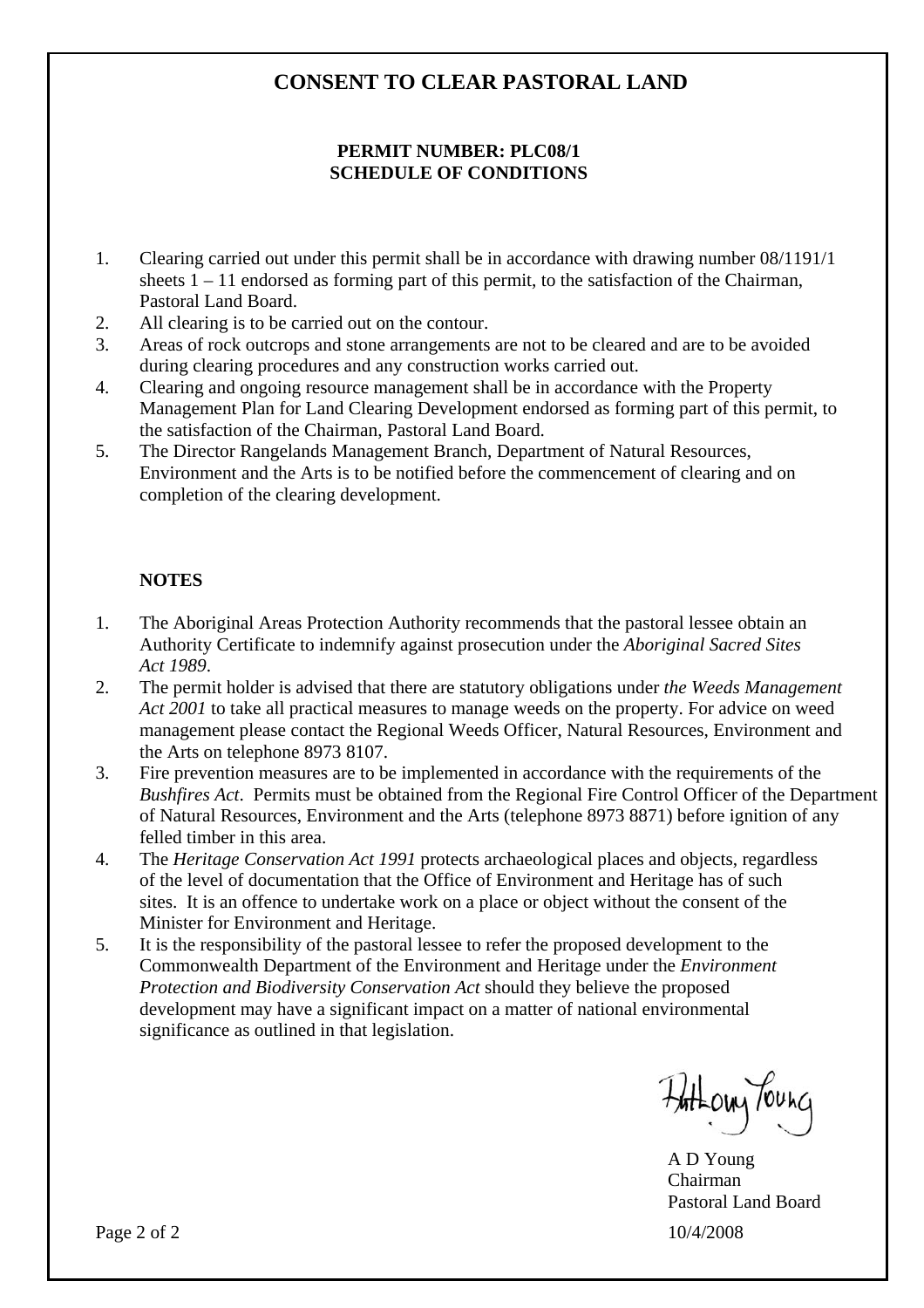

# **NORTHERN TERRITORY PASTORAL LAND BOARD**

This is the Property Management Plan for Land Clearing Development referred to in Pastoral Land Clearing Permit No. PLC08/1 issued on 10/4/2008

CHAIRMAN PASTORAL LAND BOARD

# **Property Management Plan for Land Clearing Development**

# **Pastoral Lease No: PPL 1191 Avago Station**

# **Overview of Proposed Clearing & Whole Property Development**

## **Summary of clearing & development program for the whole property.**

Over the past 10 years an extensive development program has been implemented. Paddocks have been reduced in size and additional watering points installed. The development program was designed to increase herd size and achieve economy of scale. Avago Station currently carries 8500 breeders and progeny. This creates a high demand for good quality weed free hay. Our clearing program is designed to meet the ongoing hay demand for weaners and stock while being worked through the yards. Weed free hay is also required to quarantine introduced stock to insure gut content is weed free when stock are placed in paddocks. Improved pasture paddocks are also desired to keep young stock on a rising plane of nutrition to enable earlier turnoff and to meet market specifications. Buying in weed free hay has been virtually impossible.

### **Details of the natural resources (native vegetation and pasture, soils, waters, average rainfall) and current status (is native vegetation stable, current land condition and weed status).**

| Soils      | Well drained red loam with areas of heavier clays.                                    |
|------------|---------------------------------------------------------------------------------------|
| Vegetation | Upper story consists of Ironwood, Coolabah, Bloodwood, Bullwaddy and various          |
|            | Eucalypt species. The grass is predominantly Golden Beard, Kangaroo and White         |
|            | grass with small areas of Aristida species and Black Spear grass on the red soil with |
|            | Spinifex on the ridges. On the heavier clays there are curly blue grass, silky brown  |
|            | top and white grass. Native vegetation is in a stable condition.                      |
| Water      | Each paddock is watered from at least one bore though troughs or dugouts. Some        |
|            | paddocks also have additional dams.                                                   |
| Rainfall   | 675ml average                                                                         |
| Weeds      | Avago is virtually weed free and our current program is close monitoring with the aim |
|            | of eradicating any isolated outbreaks.                                                |

### **How does the proposed clearing development fit into the long term aims for the property?**

Our long-term aim is to become self sufficient, by producing enough hay for our requirements eliminating buying in hay and the associated weed threat. Developing improved pasture compliments our long-term aims, for our cattle operations.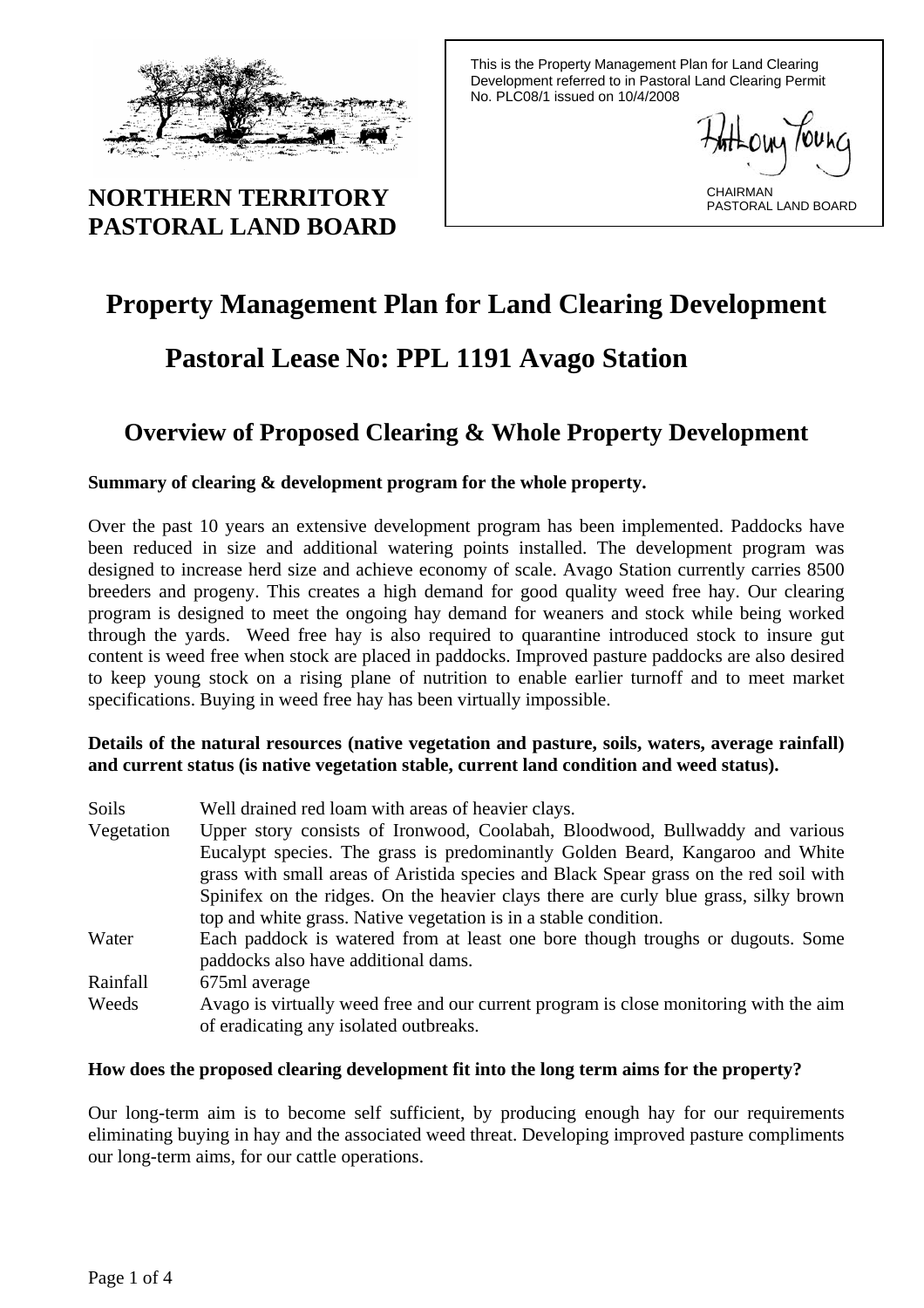## **Number of cattle currently carried and proposed final number of cattle to be carried on the property following completion of the clearing development.**

The proposed project is not designed to increase carrying capacity. It is designed to provide year round high quality grazing and reduce supplementary feeding. The project will provide pasture suitable for baling hay.

# **1. Cost and Benefit of Development**

CLEARING PROJECT BUDGET

| <b>ESTABLISHMENT COST</b>                                | Cost         |
|----------------------------------------------------------|--------------|
| <b>Initial Clearing</b>                                  |              |
| Areas 1,3,4, & 5 - 680 ha @ 8 Ha/hr @ \$400/ hour        | \$34,000.00  |
| Area 2 - 205 ha @ 2 Ha/hr @ \$120/hr                     | \$12,300.00  |
| Stick Raking (Dozer) Areas 1, 3, 4 & $5 - 680$ ha $@$ \$ |              |
| 45/hectare                                               | \$30,600.00  |
| Plough Areas 1,3,4, & 5 - 680 ha @2ha/hr @ \$120/hr      | \$40,800.00  |
| Stick Raking (wheel) Area 2 – 205 ha @ 3ha/hr @ \$85/hr  | \$5,810.00   |
| <b>Pasture Seed</b>                                      |              |
| 885 hectares @ 5kg/hectare @ \$8 kg                      | \$35,400.00  |
| Fertiliser                                               |              |
| 885 hectares Microbes 50lt / hectare @ 75c / It          | \$33,187.50  |
| lFuel & Labour                                           |              |
| Apply fertiliser & seed \$10 hectare                     | \$ 8,850.00  |
|                                                          |              |
| <b>Total Project Cost</b>                                | \$200.947.50 |

### MAINTENANCE COST

| <b>Fertiliser Annually</b>               |             |
|------------------------------------------|-------------|
| 885 hectares Microbes 40lt/ha @ 75c / It | \$26,550.00 |
| <b>Regrowth Control Annually</b>         |             |
| 110 Its Access & Diesel                  | 650.00      |
|                                          | \$27,200.00 |

## Projected increased annual income from the clearing development; per ha or km<sup>2</sup>.

The ability to turn cattle off sooner will enable a higher mean turnover. Also, if cattle numbers can be safely increased in the paddock for a few months a year that will mean pressure on other paddocks will be reduced. The ability to produce our own weed free hay will enable us to maintain our weed free position and is immensely valuably to both the territory and us.

# **2. Details of Proposed Clearing**

**Areas not to be cleared due to natural resource limitations (slope, rock outcrop, seasonal inundation, poor soils, highly erodible soils, watercourse and drainage line buffers and native vegetation strips to be retained for soil and drainage management).** 

All paddocks will have vegetation left around the outside, which will act as a wildlife habitat and counteract the effects of severe winds. It is envisaged that shade clumps will be left in each paddock and any sinkholes will have a 100-metre buffer zone. As there is not significant slope, between .1% (point 1) and .8% (point 8) in the paddocks No 1  $\&$  2  $\&$  3 and we do not experience the heavy prolonged downpours that monsoons produce further north; erosion will not be an issue. Areas in paddocks 4&5 are to be cleared for improved mustering management and improved pasture only and will only be of small areas and not clear felled.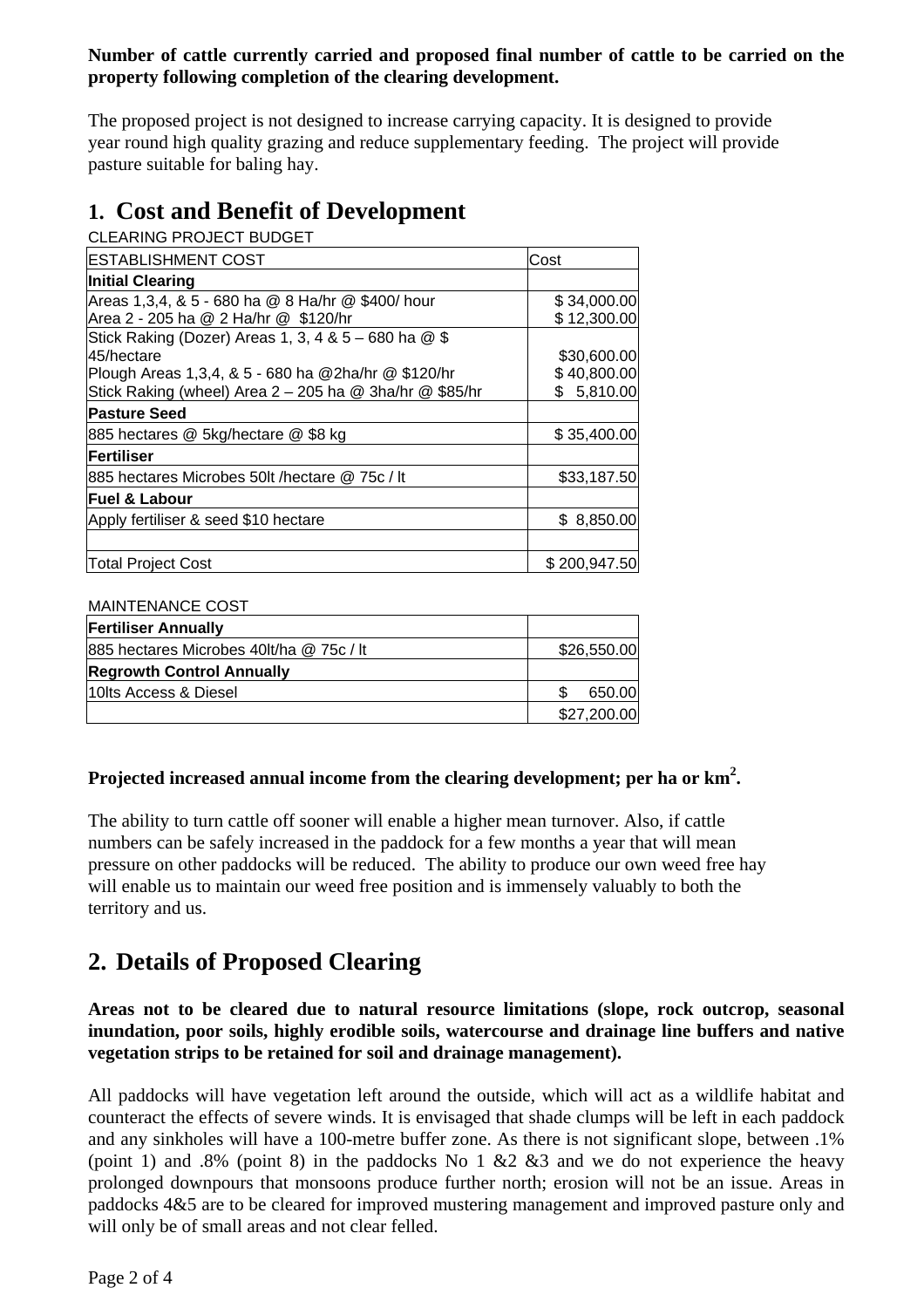## **Areas not to be cleared due to environmental and heritage considerations identified in Section II on the application form. Areas to be retained for wildlife corridors.**

The map provided has incorporated wildlife corridors/ buffers surrounding the proposed cleared areas and the cleared areas have been selected because there are no drainage depressions or rises to cause erosion.

## **Details of clearing method, technique & timing of each stage (eg chaining, windrowing, raking, burning, pin wheel rake, site preparation).**

- Clearing will be carried out with D8 bulldozers and chain. Material will then be raked and stacked in piles.
- Clearing will take place when weather permits, after sufficient rain to prevent snapping.
- Burning will take place prior to the onset of the wet season following clearing.
- The area will be ploughed with offset discs and planted the wet season following initial clearing.

## **Details of waterway establishment, graded banks and other earthworks for run off management and infrastructure development.**

Clearing operations will not be carried out within 100 metres of watercourses or where slope exceeds 2%. The proposed sites have been selected because of less than 1% slope to meet these criteria. There is suitable machinery stationed on the property to deal with any soil conservation measures if they should occur.

### **Details of pasture establishment and development methods (species, sowing rates, sowing methods, fertiliser regimes).**

After initial clearing operations the area will be ploughed, fertilised and sown the wet season following initial clearing.

Pasture species to be sown will be Verano and Seca stylo combined with Sabi grass. In the hay paddocks several different species will be trialled including cavalcade to establish which is best suited to our area. We will plant at the recommended sowing rate. Microbes will be applied at establishment at a rate of 50lt per hectare. Follow up applications of microbes will be applied annually at rate determined from stem sap tests and soil tests. Pasture seed will be distributed with a seeder. Microbes will be applied at planting.

# **3. Ongoing Resource Management**

### **Grazing regimes and pasture management plan (periods of stocking, stocking rates, spelling, fertiliser and woody regrowth management)**

Wet season spelling and dry season grazing. Stocking rates will be determined by the amount of feed available. It is envisaged that an utilisation rate of 25% is sustainable. In seasons when hay is cut from the improved areas, stocking rates will be revised. Spot spraying will be used to control woody regrowth.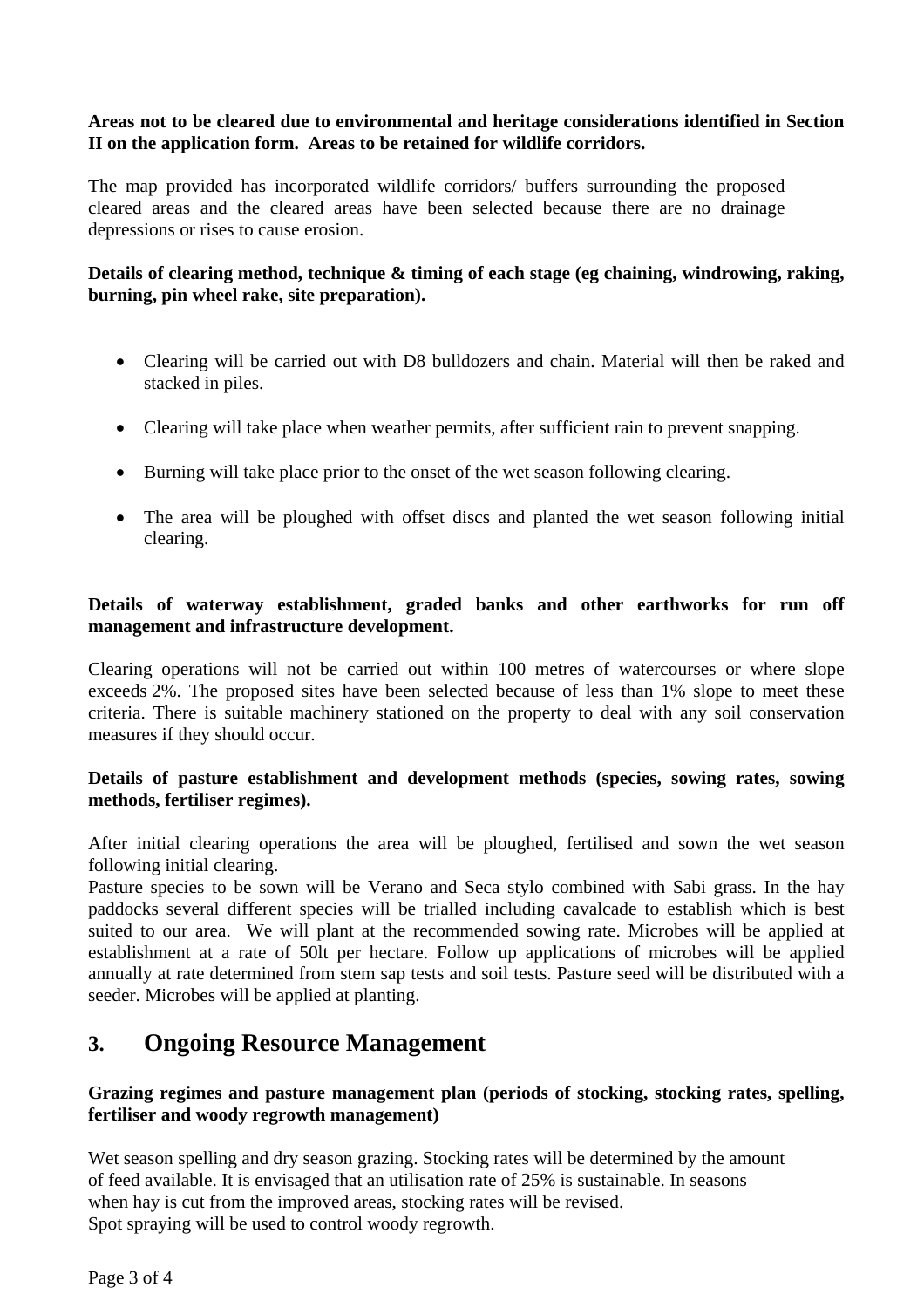### **Weed Management Plan (to include weed species present, area of weeds, areas at risk, control measures proposed, including measures to prevent new weed infestations)**

The area is currently weed free. All seed to be used in the project will be purchased certified weed free. Our operations require constant monitoring of pasture condition. This will detect any weeds that may emerge during the growing season, facilitating their removal before becoming established. Limiting non-station vehicle movements will also dramatically reduce the threat of weed infestation from other areas. Eliminating the threat of weeds becoming established is one of the Major objects of this proposal.

### **Exotic Pasture Species Management Plan (to include details of exotic pasture species and areas planted. Buffer zones around exotic pasture species, location of watercourses, measures proposed to prevent spread to non target areas, grazing systems, location of fences & watering points)**

The proposed pasture species are established in the area. To date there has been no spread of these species into areas neighbouring where they were initially establishment. Experience with these species has clearly demonstrated their suitability for their proposed use, but have proven difficult to establish without an ongoing management regime.

### **Fire Management Plan (use of fire for management and protection from wildfires.**

Firebreaks have been established around the paddocks and are annually maintained. Burning is not part of the planned management program. After the initial clearing burn we anticipate less frequent fires due to the more intensive management of the project.

### **Native Vegetation Management Plan (prevention of degradation to remaining native vegetation, including native vegetation buffers).**

We consider that the Buffer zones of native vegetation around the current proposal an essential part of the overall plan as they provide shelter and shade to stock and also form wind breaks if necessary. The areas selected are the best economically and environmentally suited for our purpose and we have no plans to extend them.

### **Erosion and Sediment Control Plan (erosion prevention and strategies for rehabilitation if erosion occurs.**

Due to slight slope (less than 1%) we do not envisage erosion occurring. If erosion was to occur we have adequate machinery based on the station to carry out remedial soil conservation works if required.

### **Feral Animal Management Plan**

The area is free of feral animals. Dingo baiting is carried out as required.

**Keith Holzwart**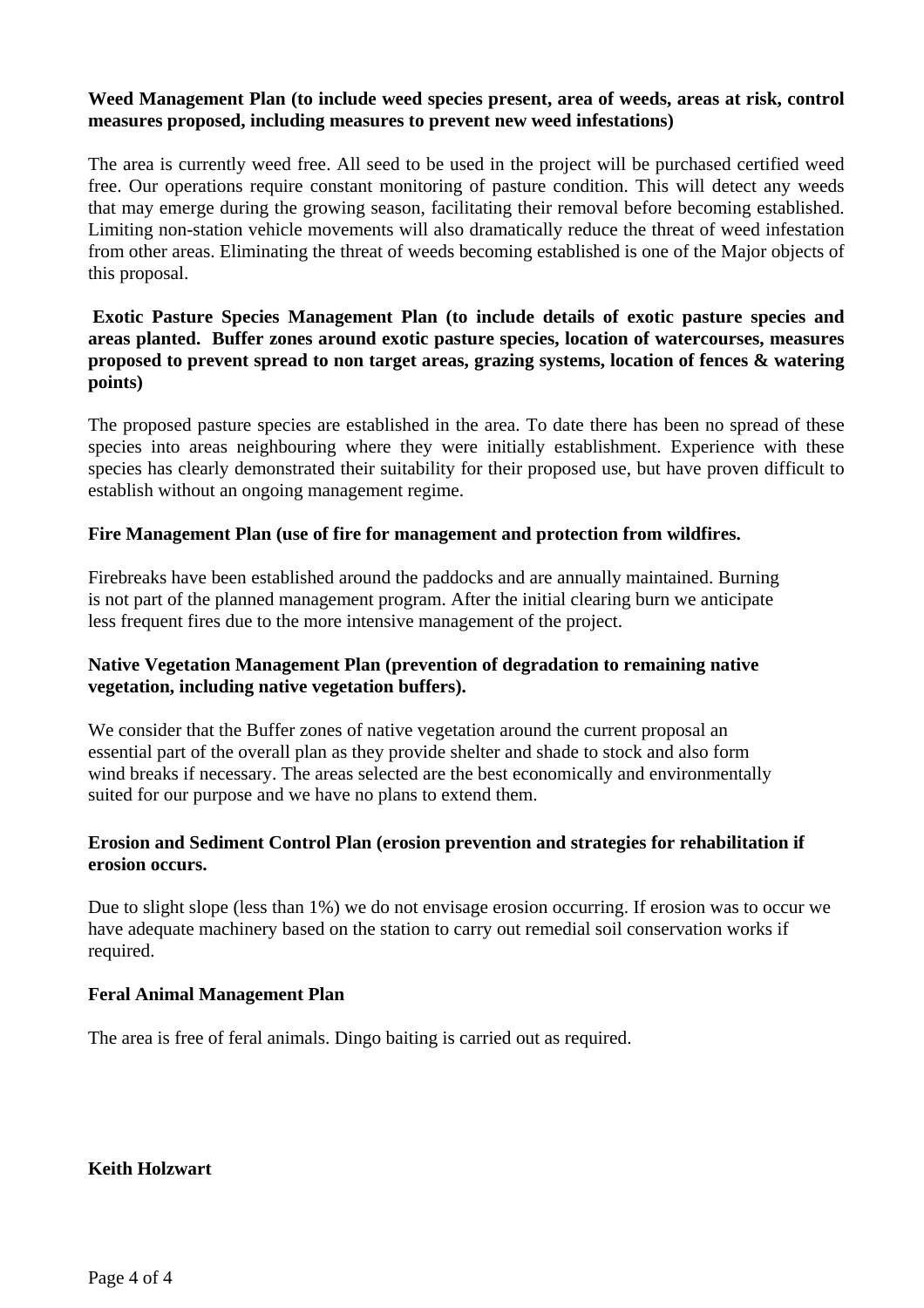

**LEGEND**

- **E** General Building
- $@$  Railway Crossing
- $\Theta$  Landing Ground
- À General Culture Feature
- □ Stock/Drafting Yard
- **WH** Waterhole
- Ë Dam or Weir
- $\circledcirc$ Water Tank
- **(B)** Bore or Well
- (<sup>N</sup> Turkey Nest
- **Mater Trough**

AREA TO BE CLEARED WILDLIFE CORRIDOR Cadastral Boundary

General Culture Feature

Creek or River (Non-Perennial)

 $---$  Track **- Railway** 

 $\frac{1}{2} \frac{1}{2} \frac{1}{2} \frac{1}{2} \frac{1}{2} \frac{1}{2} \frac{1}{2} \frac{1}{2} \frac{1}{2} \frac{1}{2} \frac{1}{2} \frac{1}{2} \frac{1}{2} \frac{1}{2} \frac{1}{2} \frac{1}{2} \frac{1}{2} \frac{1}{2} \frac{1}{2} \frac{1}{2} \frac{1}{2} \frac{1}{2} \frac{1}{2} \frac{1}{2} \frac{1}{2} \frac{1}{2} \frac{1}{2} \frac{1}{2} \frac{1}{2} \frac{1}{2} \frac{1}{2} \frac{$ 

 $\omega = \omega = \omega$ 

 $---$  Fence or Wall  $---$  Cleared Line

---- Water Pipeline

**Drawing No. 08 / 1191 / 1**

# **AVAGO PASTORAL LEASE NT Por 3419 PPL 1191 CLEARING APPROVED PERMIT No. PLC08/1**

**(Total Area 885 Ha)**



Map Grid of Australia (MGA) Zone 53 Universal Transverse Mercator Projection Horizontal datum: Geocentric Datum of Australia (GDA) 1994



#### **© Northern Territory of Australia, 2008**

The Northern Territory of Australia does not warrant that the product or any part of it is correct or complete and will not be liable for any loss, damage or injury suffered by any person as a result of its inaccuracy or incompleteness. You are encouraged to notify any error or omission in the material by calling 8999 4754.

Property Infrastructure:

Rangelands Management Branch, DNRETA (Infrastructure displayed on this map is current as at 15/11/2007)

Clearing Areas: Proposed by applicant and drawn using GPS point data supplied by Rangelands Management Branch, Katherine, N.T.

Cadastre: Land Information, Land Division, DPI, Darwin, N.T. **For further information contact:**

#### **DATA SOURCE**

Rangeland Management Branch Department of Natural Resources, Environment and the Arts (DNRETA) 3rd Floor, Goyder Centre, Palmerston, Northern Territory Phone: (08) 8999 4754, Fax: (08) 8999 4403

#### **Map details:**

Map prepared by Rangelands Management, DNRETA, Palmerston Date: 8 April, 2008 Plot File Reference: CLR08SP1191\_1.pdf

**This is the drawing referred to in Pastoral Land Clearing**

CHAIRMAN, PASTORAL LAND BOARD Fullcom Toung **Issued on: 10/04/2008**



**Permit No: PLC08/1**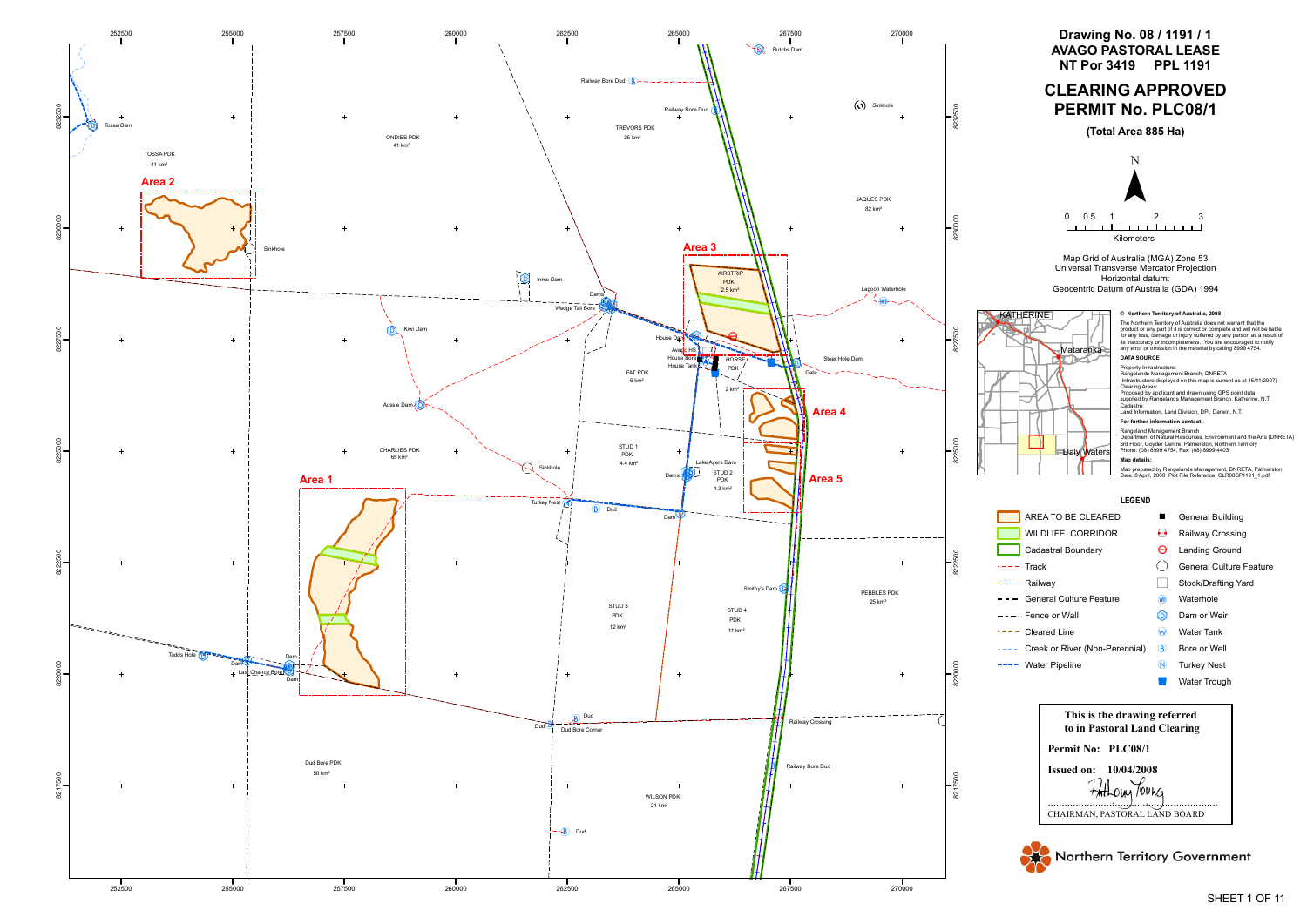



Map Grid of Australia (MGA) Zone 53 Universal Transverse Mercator Projection Horizontal datum: Geocentric Datum of Australia (GDA) 1994



#### **LEGEND**

#### GPS Points

#### Dam or Weir

- (B) Bore or Well
- $---$  Track
- $---$  Fence or Wall
- ---- Water Pipeline
- WILDLIFE CORRIDOR
- AREA TO BE CLEARED

#### **© Northern Territory of Australia, 2008**

The Northern Territory of Australia does not warrant that the product or any part of it is correct or complete and will not be liable for any loss, damage or injury suffered by any person as a result of its inaccuracy or incompleteness. You are encouraged to notify any error or omission in the material by calling 8999 4754.

Property Infrastructure: Rangelands Management Branch, DNRETA (Infrastructure displayed on this map is current as at 15/11/2007) Clearing Areas: Proposed by applicant and drawn using GPS point data supplied by Rangelands Management Branch, Katherine, N.T. Cadastre:

Land Information, Land Division, DPI, Darwin, N.T.

#### **DATA SOURCE**

#### **For further information contact:**

Rangeland Management Branch Department of Natural Resources, Environment and the Arts (DNRETA) 3rd Floor, Goyder Centre, Palmerston, Northern Territory Phone: (08) 8999 4754, Fax: (08) 8999 4403

#### **Map details:**

Map prepared by Rangelands Management, DNRETA, Palmerston Date: 8 April, 2008 Plot File Reference: CLR08SP1191\_2.pdf

# Northern Territory Government

# **Drawing No. 08 / 1191 / 1 AVAGO PASTORAL LEASE NT Por 3419 PPL 1191 AREA 1 APPROVED FOR CLEARING PERMIT No. PLC08/1 (341 Ha to be cleared)**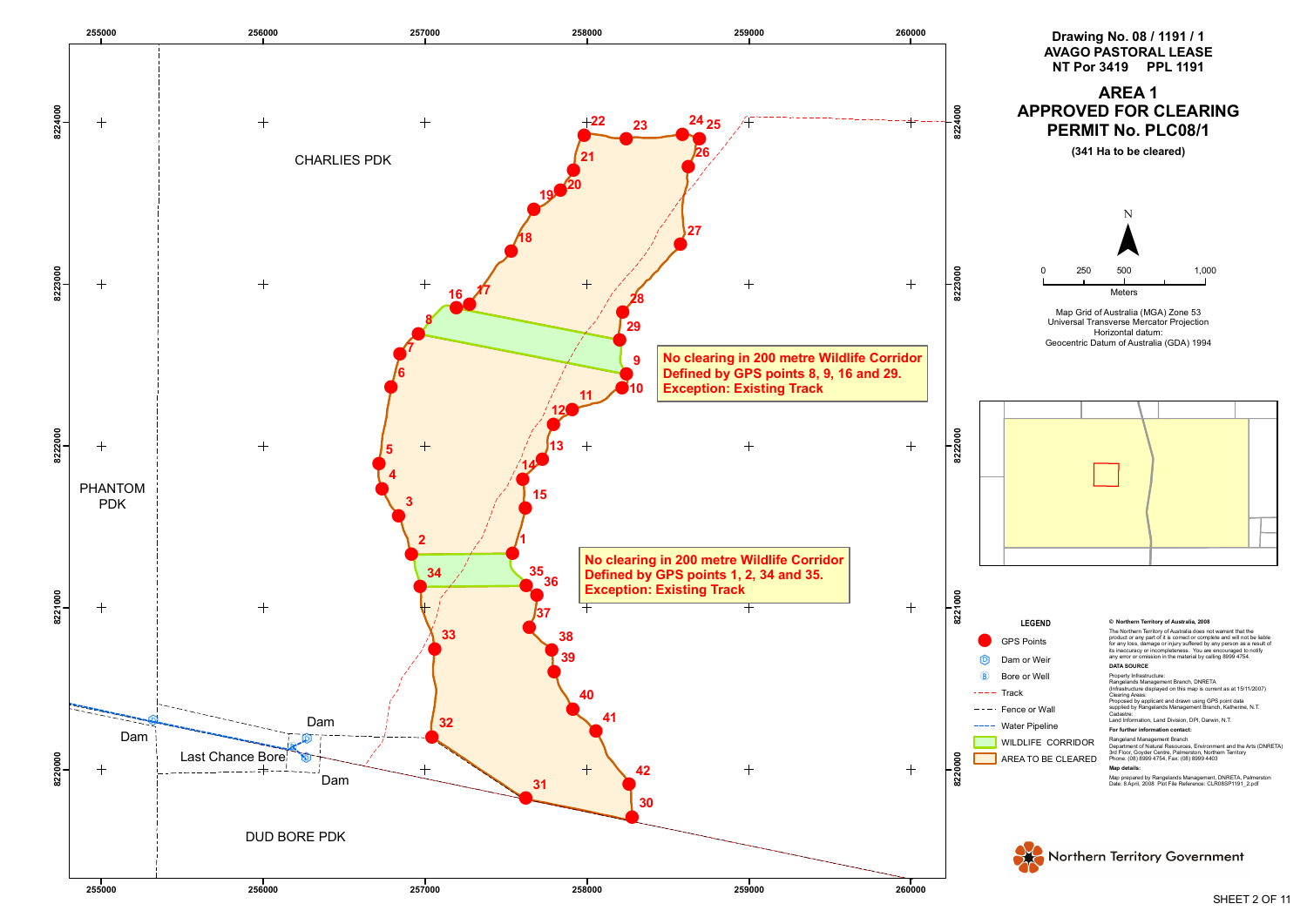| <b>Clearing No.</b> | Point No.               | Datum        | Zone | Easting | <b>Northing</b> |
|---------------------|-------------------------|--------------|------|---------|-----------------|
| 1                   | 1                       | <b>GDA94</b> | 53   | 257539  | 8221336         |
| 1                   | $\overline{\mathbf{2}}$ | <b>GDA94</b> | 53   | 256917  | 8221329         |
| 1                   | 3                       | GDA94        | 53   | 256837  | 8221567         |
| 1                   | $\overline{4}$          | GDA94        | 53   | 256734  | 8221733         |
| 1                   | 5                       | GDA94        | 53   | 256714  | 8221889         |
| 1                   | 6                       | GDA94        | 53   | 256789  | 8222363         |
| 1                   | 7                       | GDA94        | 53   | 256846  | 8222568         |
| 1                   | 8                       | GDA94        | 53   | 256959  | 8222693         |
| 1                   | $\boldsymbol{9}$        | <b>GDA94</b> | 53   | 258244  | 8222443         |
| 1                   | 10                      | GDA94        | 53   | 258217  | 8222357         |
| 1                   | 11                      | GDA94        | 53   | 257910  | 8222222         |
| 1                   | 12                      | GDA94        | 53   | 257793  | 8222131         |
| 1                   | 13                      | GDA94        | 53   | 257725  | 8221914         |
| 1                   | 14                      | GDA94        | 53   | 257604  | 8221796         |
| 1                   | 15                      | GDA94        | 53   | 257620  | 8221613         |
| 1                   | 16                      | GDA94        | 53   | 257194  | 8222851         |
| 1                   | 17                      | GDA94        | 53   | 257274  | 8222877         |
| 1                   | 18                      | GDA94        | 53   | 257531  | 8223201         |
| 1                   | 19                      | GDA94        | 53   | 257672  | 8223460         |
| 1                   | 20                      | GDA94        | 53   | 257836  | 8223581         |
| 1                   | 21                      | GDA94        | 53   | 257918  | 8223702         |
| 1                   | 22                      | GDA94        | 53   | 257982  | 8223921         |
| 1                   | 23                      | GDA94        | 53   | 258243  | 8223896         |
| 1                   | 24                      | GDA94        | 53   | 258589  | 8223928         |
| 1                   | 25                      | GDA94        | 53   | 258695  | 8223899         |
| 1                   | 26                      | GDA94        | 53   | 258626  | 8223727         |
| 1                   | 27                      | GDA94        | 53   | 258578  | 8223243         |
| 1                   | 28                      | GDA94        | 53   | 258222  | 8222824         |
| 1                   | 29                      | <b>GDA94</b> | 53   | 258201  | 8222655         |
| 1                   | 30                      | GDA94        | 53   | 258279  | 8219705         |
| 1                   | 31                      | GDA94        | 53   | 257623  | 8219821         |
| 1                   | 32                      | GDA94        | 53   | 257043  | 8220202         |
| 1                   | 33                      | GDA94        | 53   | 257059  | 8220742         |
| 1                   | 34                      | GDA94        | 53   | 256971  | 8221130         |
| 1                   | 35                      | GDA94        | 53   | 257624  | 8221137         |
| 1                   | 36                      | GDA94        | 53   | 257691  | 8221074         |
| 1                   | 37                      | GDA94        | 53   | 257645  | 8220878         |
| 1                   | 38                      | GDA94        | 53   | 257783  | 8220736         |
| 1                   | 39                      | GDA94        | 53   | 257796  | 8220605         |
| 1                   | 40                      | GDA94        | 53   | 257912  | 8220373         |
| 1                   | 41                      | GDA94        | 53   | 258055  | 8220235         |
| 1                   | 42                      | GDA94        | 53   | 258261  | 8219907         |

## GPS Points for Clearing AREA 1

200 metre wide Wildlife Corridors **Points 1, 2, 34 & 35 Points 8, 9, 16 & 29**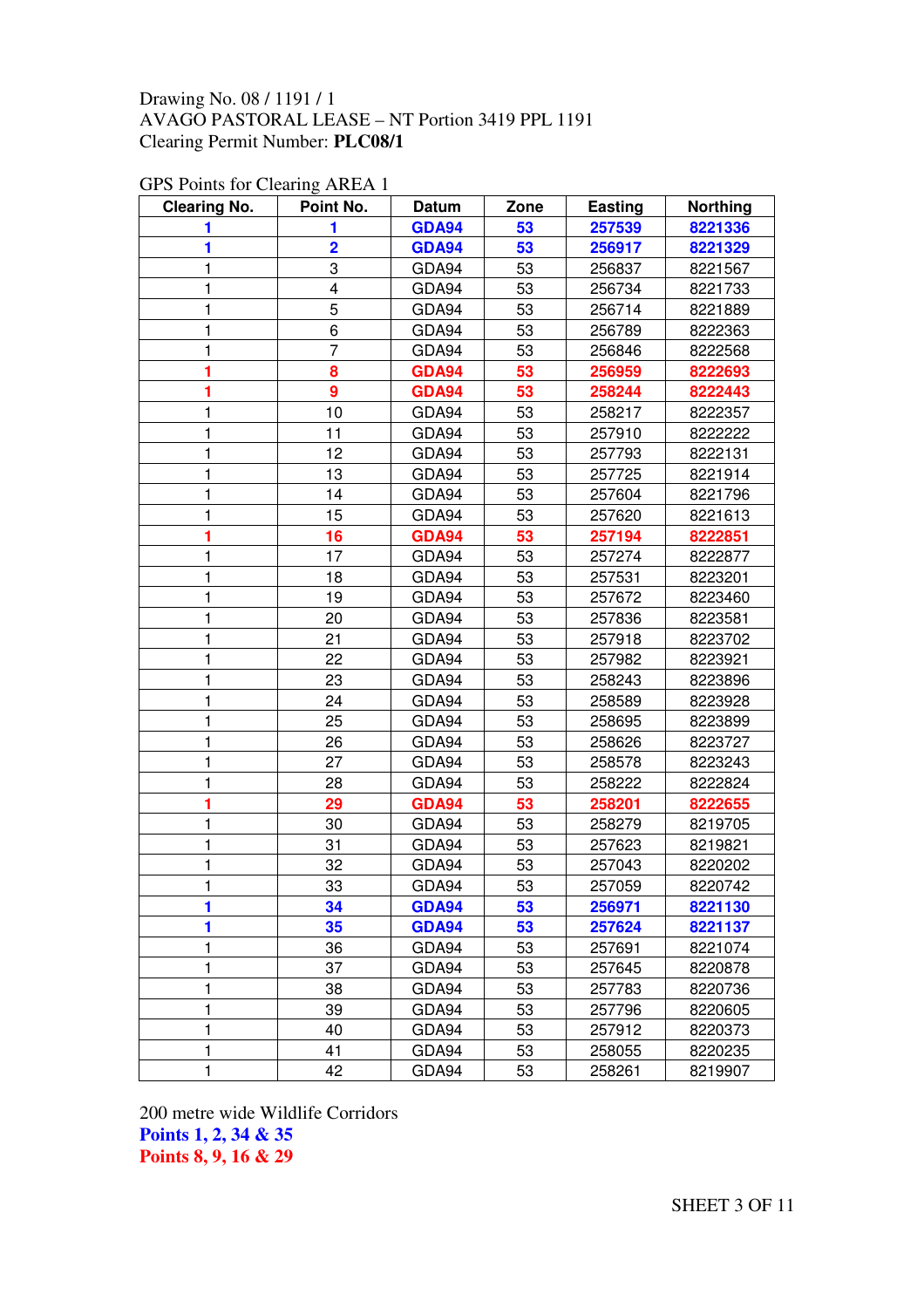

- 
- 
- 

- 
-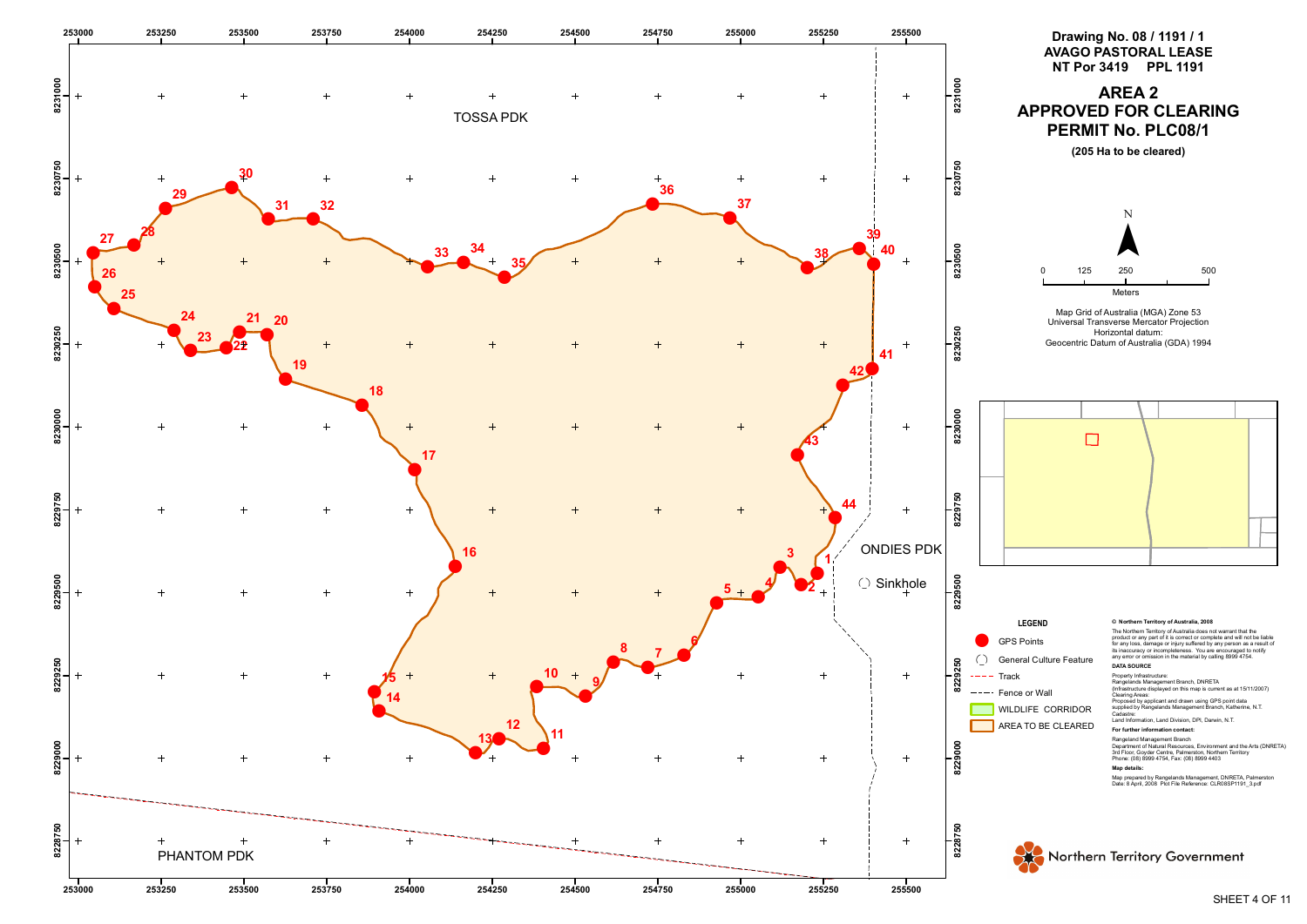| <b>Clearing No.</b> | Point No.               | Datum | Zone | <b>Easting</b> | <b>Northing</b> |
|---------------------|-------------------------|-------|------|----------------|-----------------|
| 2                   | 1                       | GDA94 | 53   | 255231         | 8229557         |
| $\overline{c}$      | $\overline{c}$          | GDA94 | 53   | 255183         | 8229522         |
| $\overline{c}$      | 3                       | GDA94 | 53   | 255119         | 8229576         |
| $\overline{c}$      | $\overline{\mathbf{4}}$ | GDA94 | 53   | 255053         | 8229487         |
| $\overline{c}$      | 5                       | GDA94 | 53   | 254928         | 8229469         |
| $\overline{c}$      | 6                       | GDA94 | 53   | 254828         | 8229311         |
| $\overline{2}$      | $\overline{7}$          | GDA94 | 53   | 254720         | 8229274         |
| 2                   | 8                       | GDA94 | 53   | 254616         | 8229289         |
| $\overline{c}$      | 9                       | GDA94 | 53   | 254532         | 8229186         |
| $\overline{2}$      | 10                      | GDA94 | 53   | 254385         | 8229214         |
| $\overline{c}$      | 11                      | GDA94 | 53   | 254405         | 8229029         |
| $\overline{c}$      | 12                      | GDA94 | 53   | 254271         | 8229059         |
| 2                   | 13                      | GDA94 | 53   | 254200         | 8229015         |
| 2                   | 14                      | GDA94 | 53   | 253908         | 8229141         |
| $\overline{c}$      | 15                      | GDA94 | 53   | 253895         | 8229199         |
| $\overline{c}$      | 16                      | GDA94 | 53   | 254139         | 8229578         |
| $\overline{c}$      | 17                      | GDA94 | 53   | 254016         | 8229870         |
| 2                   | 18                      | GDA94 | 53   | 253857         | 8230065         |
| $\overline{c}$      | 19                      | GDA94 | 53   | 253626         | 8230144         |
| 2                   | 20                      | GDA94 | 53   | 253570         | 8230279         |
| $\overline{c}$      | 21                      | GDA94 | 53   | 253487         | 8230287         |
| $\overline{c}$      | 22                      | GDA94 | 53   | 253447         | 8230238         |
| 2                   | 23                      | GDA94 | 53   | 253339         | 8230230         |
| $\overline{c}$      | 24                      | GDA94 | 53   | 253289         | 8230291         |
| $\overline{c}$      | 25                      | GDA94 | 53   | 253108         | 8230358         |
| $\overline{c}$      | 26                      | GDA94 | 53   | 253050         | 8230422         |
| 2                   | 27                      | GDA94 | 53   | 253045         | 8230525         |
| $\overline{c}$      | 28                      | GDA94 | 53   | 253168         | 8230548         |
| $\overline{c}$      | 29                      | GDA94 | 53   | 253264         | 8230659         |
| $\overline{c}$      | 30                      | GDA94 | 53   | 253464         | 8230723         |
| $\overline{2}$      | 31                      | GDA94 | 53   | 253574         | 8230627         |
| 2                   | 32                      | GDA94 | 53   | 253710         | 8230627         |
| $\overline{c}$      | 33                      | GDA94 | 53   | 254055         | 8230484         |
| 2                   | 34                      | GDA94 | 53   | 254163         | 8230498         |
| $\overline{c}$      | 35                      | GDA94 | 53   | 254287         | 8230452         |
| 2                   | 36                      | GDA94 | 53   | 254735         | 8230674         |
| 2                   | 37                      | GDA94 | 53   | 254968         | 8230632         |
| 2                   | 38                      | GDA94 | 53   | 255201         | 8230481         |
| 2                   | 39                      | GDA94 | 53   | 255359         | 8230538         |
| $\overline{c}$      | 40                      | GDA94 | 53   | 255402         | 8230493         |
| 2                   | 41                      | GDA94 | 53   | 255398         | 8230176         |
| 2                   | 42                      | GDA94 | 53   | 255308         | 8230126         |
| $\overline{c}$      | 43                      | GDA94 | 53   | 255172         | 8229915         |
| 2                   | 44                      | GDA94 | 53   | 255285         | 8229725         |

## GPS Points for Clearing AREA 2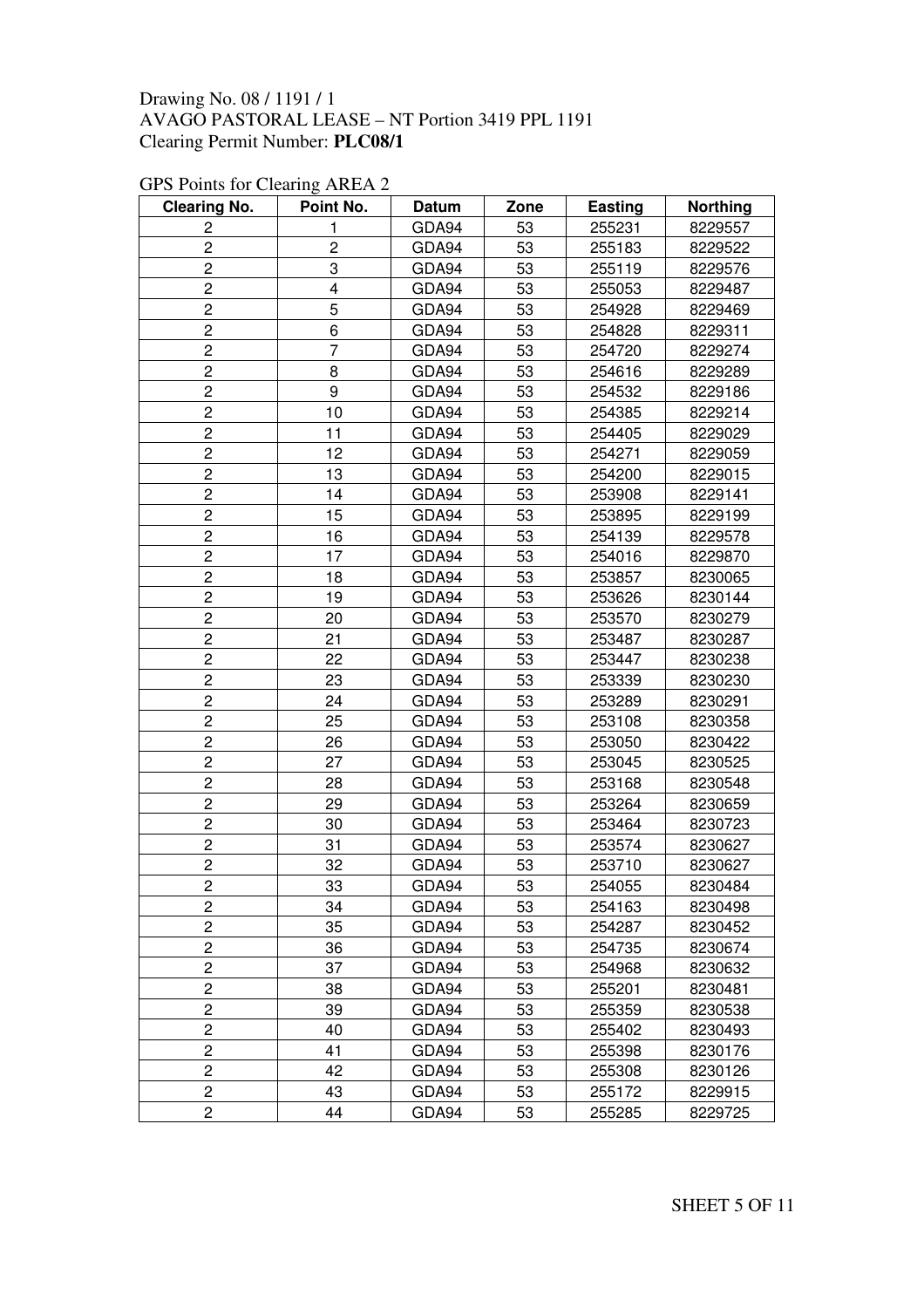



- 
- 
- 
- 
- 
- 
- 
- 
- 
- 
- 
- 
- 
- 
- 
-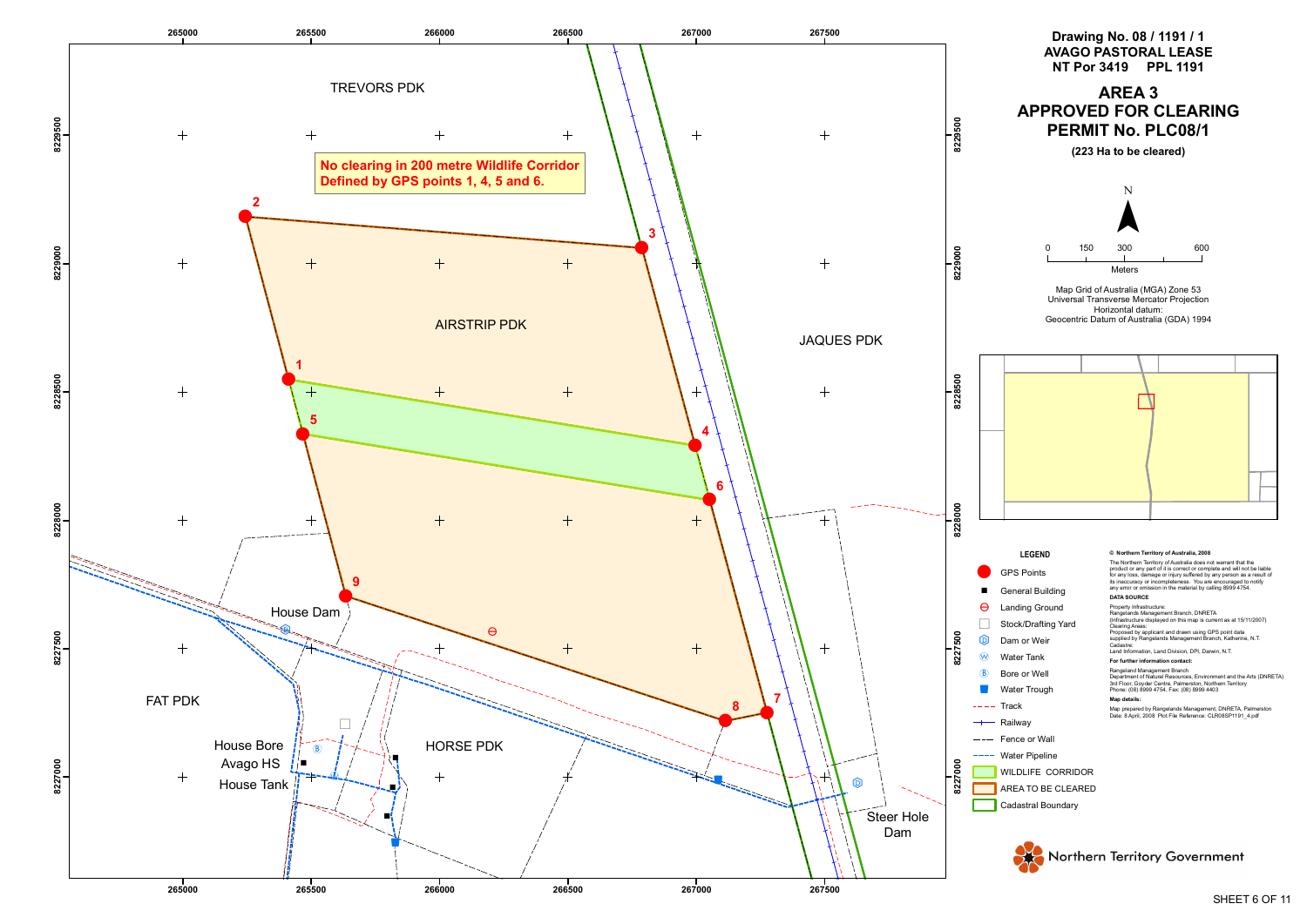| <b>Clearing No.</b> | Point No. | <b>Datum</b> | Zone | <b>Easting</b> | <b>Northing</b> |
|---------------------|-----------|--------------|------|----------------|-----------------|
|                     |           | GDA94        | 53   | 265412         | 8228549         |
| 3                   | 2         | GDA94        | 53   | 265244         | 8229184         |
| 3                   | 3         | GDA94        | 53   | 266788         | 8229062         |
| 3                   |           | <b>GDA94</b> | 53   | 266995         | 8228291         |
| 3                   | 5         | GDA94        | 53   | 265468         | 8228337         |
| 3                   | 6         | GDA94        | 53   | 267052         | 8228080         |
| 3                   |           | GDA94        | 53   | 267275         | 8227251         |
| 3                   | 8         | GDA94        | 53   | 267113         | 8227218         |
| 3                   | 9         | GDA94        | 53   | 265635         | 8227705         |

## GPS Points for Clearing AREA 3

200 metre wide Wildlife Corridor **Points 1, 4, 5 & 6**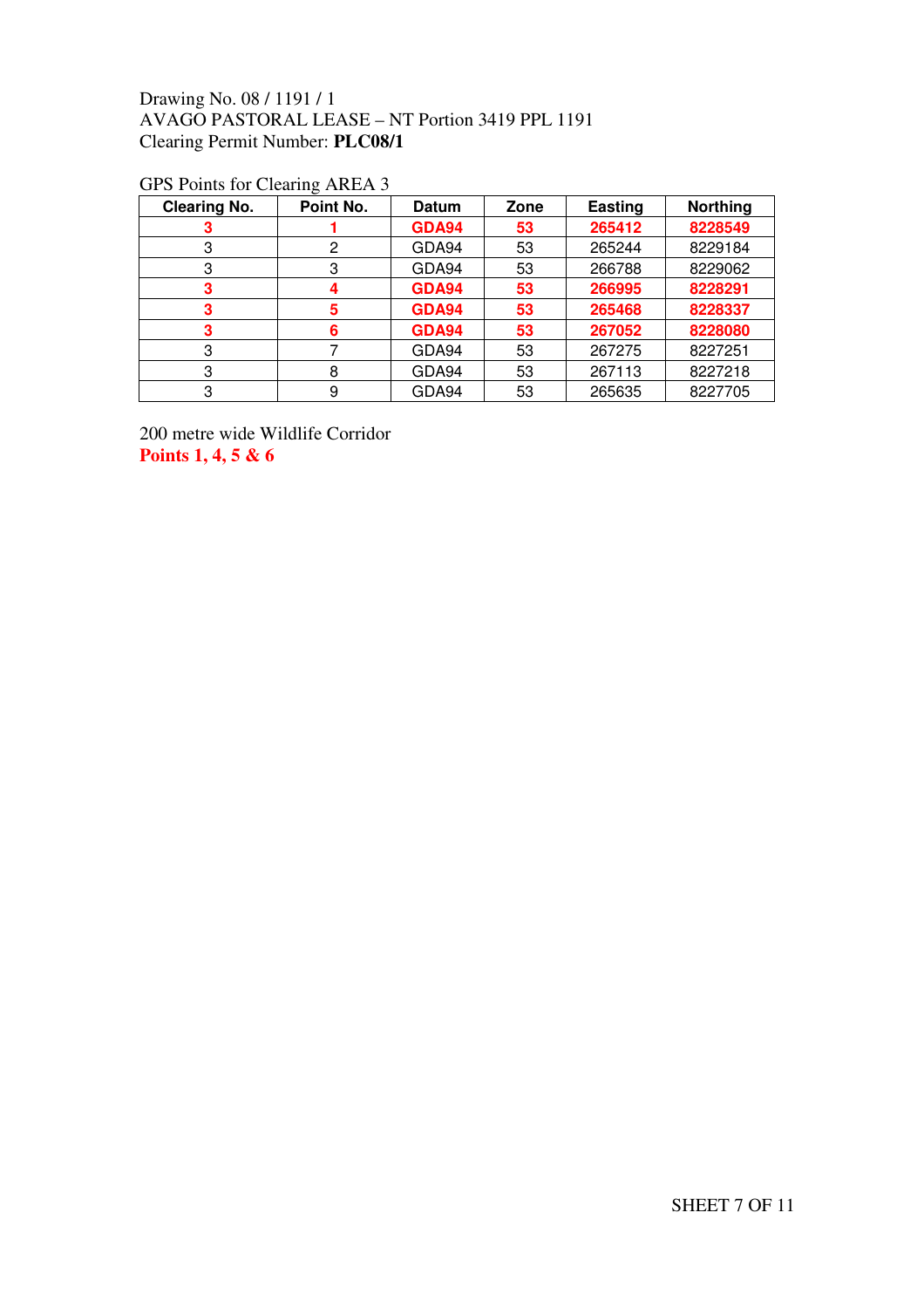

## Drawing No. 08 / 1191 / 1 AVAGO PASTORAL LEASE **NT Por 3419 PPL 1191 A R E A 4 APPROVED FOR CLEARING PERMIT No. PLC08/1**

(56 Ha of Bulwaddy to be cleared)



Map Grid of Australia (MGA) Zone 53 Universal Transverse Mercator Projection Horizontal datum: Geocentric Datum of Australia (GDA) 1994



#### **L E G E N D**

#### GPS Points

- **Track**
- Railway
- 
- Fence or Wall

#### AREA TO BE CLEARED

Cadastral Boundary

#### © Northern Territory of Australia, 2008

The Northern Territory of Australia does not warrant that the<br>product or any part of it is correct or complete and will not be liable<br>for any loss, damage or injury suffered by any person as a result o<br>its inaccuracy or in

#### **DATA SOURCE**

Property Infrastructure:<br>Rangelands Management Branch, DNRETA<br>(Infrastructure displayed on this map is current as at 15/11/2007)

Clearing Areas:<br>Proposed by applicant and drawn using GPS point data<br>supplied by Rangelands Management Branch, Katherine, N.T<br>Cadastre:<br>Land Information, Land Division, DPI, Darwin, N.T.

#### For further information contact:

Rangeland Management Branch<br>Department of Natural Resources, Environment and the Arts (DNRETA)<br>3rd Floor, Goyder Centre, Palmerston, Northern Territory<br>Phone: (08) 8999 4754, Fax: (08) 8999 4403

#### **Map details:**

Map prepared by Rangelands Management, DNRETA, Palmerstor<br>Date: 8 April, 2008 Plot File Reference: CLR08SP1191\_5.pdf

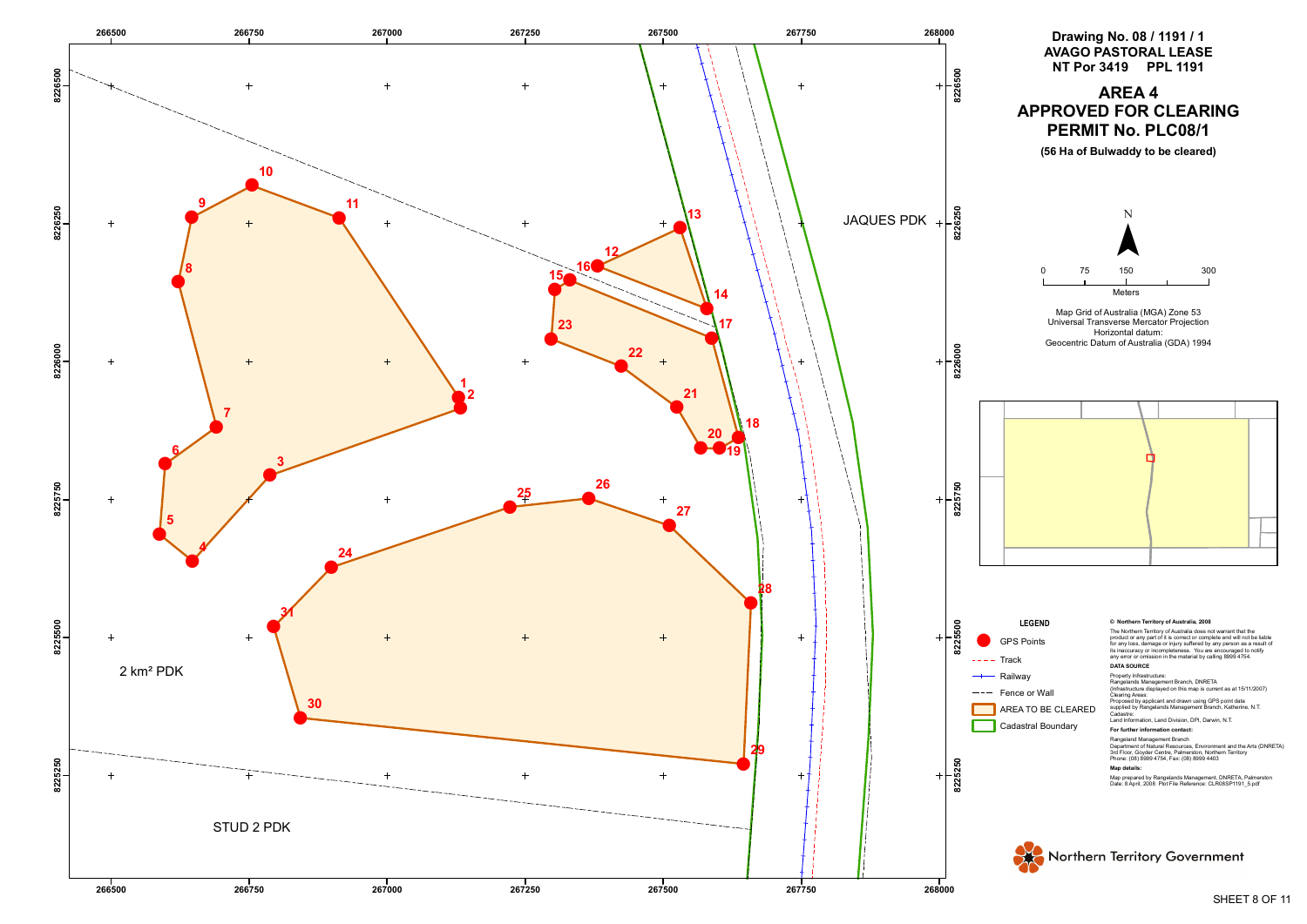| <b>Clearing No.</b>     | Point No.               | <b>Datum</b> | Zone | <b>Easting</b> | <b>Northing</b> |
|-------------------------|-------------------------|--------------|------|----------------|-----------------|
| 4                       | 1                       | GDA94        | 53   | 267129         | 8225936         |
| 4                       | $\overline{c}$          | GDA94        | 53   | 267133         | 8225915         |
| 4                       | 3                       | GDA94        | 53   | 266788         | 8225794         |
| $\overline{\mathbf{4}}$ | $\overline{\mathbf{4}}$ | GDA94        | 53   | 266647         | 8225639         |
| 4                       | 5                       | GDA94        | 53   | 266588         | 8225687         |
| 4                       | 6                       | GDA94        | 53   | 266597         | 8225814         |
| 4                       | $\overline{7}$          | GDA94        | 53   | 266691         | 8225882         |
| $\overline{\mathbf{4}}$ | 8                       | GDA94        | 53   | 266621         | 8226144         |
| 4                       | 9                       | GDA94        | 53   | 266646         | 8226262         |
| 4                       | 10                      | GDA94        | 53   | 266755         | 8226319         |
| 4                       | 11                      | GDA94        | 53   | 266913         | 8226261         |
| 4                       | 12                      | GDA94        | 53   | 267381         | 8226173         |
| 4                       | 13                      | GDA94        | 53   | 267531         | 8226242         |
| 4                       | 14                      | GDA94        | 53   | 267579         | 8226096         |
| 4                       | 15                      | GDA94        | 53   | 267304         | 8226131         |
| $\overline{\mathbf{4}}$ | 16                      | GDA94        | 53   | 267331         | 8226147         |
| 4                       | 17                      | GDA94        | 53   | 267588         | 8226043         |
| 4                       | 18                      | GDA94        | 53   | 267636         | 8225863         |
| 4                       | 19                      | GDA94        | 53   | 267602         | 8225842         |
| 4                       | 20                      | GDA94        | 53   | 267568         | 8225843         |
| 4                       | 21                      | GDA94        | 53   | 267525         | 8225917         |
| $\overline{\mathbf{4}}$ | 22                      | GDA94        | 53   | 267424         | 8225991         |
| 4                       | 23                      | GDA94        | 53   | 267297         | 8226041         |
| 4                       | 24                      | GDA94        | 53   | 266899         | 8225627         |
| 4                       | 25                      | GDA94        | 53   | 267222         | 8225737         |
| $\overline{\mathbf{4}}$ | 26                      | GDA94        | 53   | 267365         | 8225752         |
| 4                       | 27                      | GDA94        | 53   | 267512         | 8225702         |
| 4                       | 28                      | GDA94        | 53   | 267659         | 8225562         |
| 4                       | 29                      | GDA94        | 53   | 267646         | 8225271         |
| 4                       | 30                      | GDA94        | 53   | 266843         | 8225354         |
| 4                       | 31                      | GDA94        | 53   | 266794         | 8225519         |

## GPS Points for Clearing AREA 4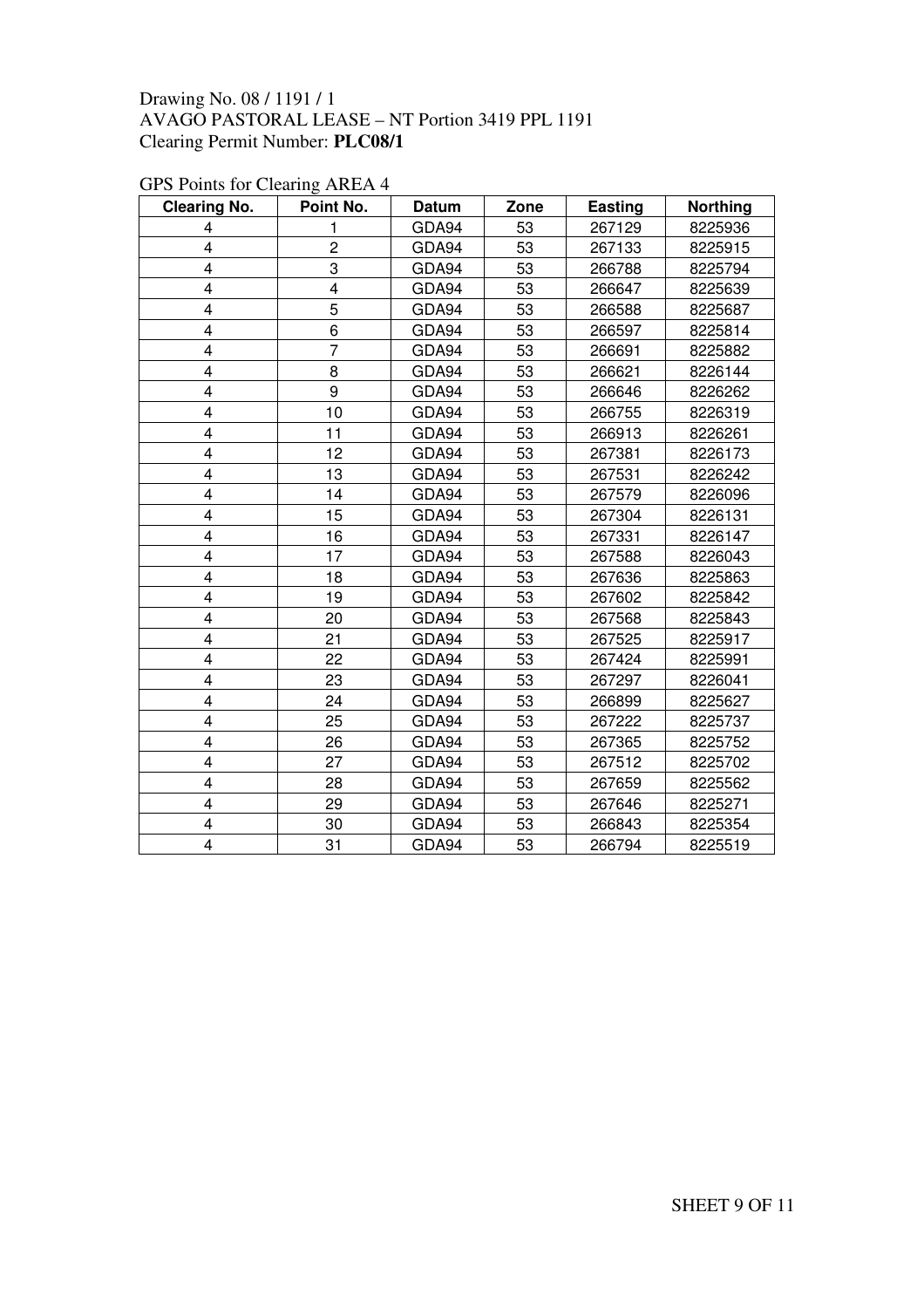



- 
- 
-